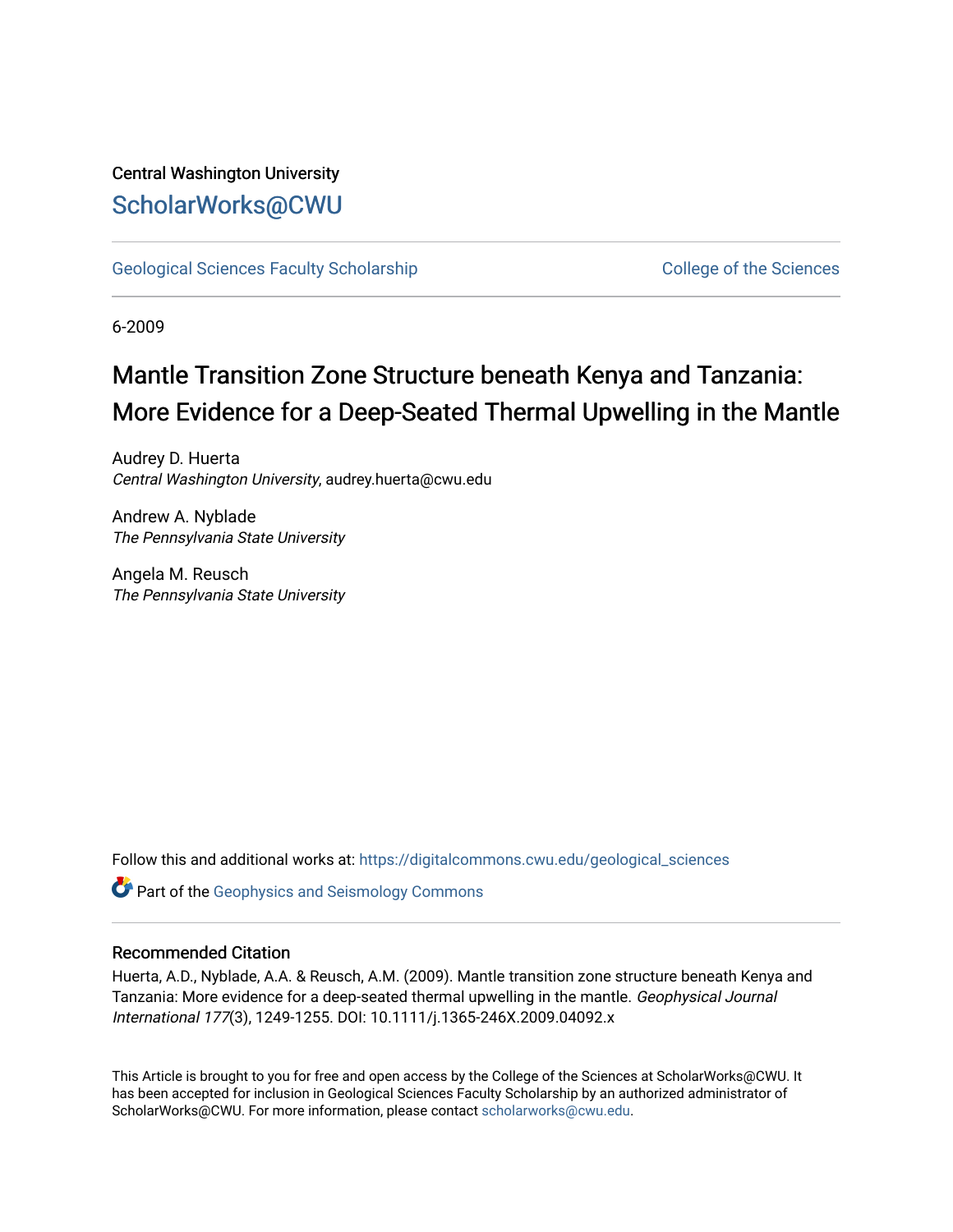## **Mantle transition zone structure beneath Kenya and Tanzania: more evidence for a deep-seated thermal upwelling in the mantle**

Audrey D. Huerta,<sup>1</sup> Andrew A. Nyblade<sup>2</sup> and Angela M. Reusch<sup>2</sup>

<sup>1</sup>*Department of Geological Sciences, Central Washington University, Ellensburg,* WA 98926*, USA. E-mail: huerta@geology.cwu.edu* <sup>2</sup>*Department of Geosciences, Pennsylvania State University, University Park,* PA 16802*, USA*

Accepted 2009 January 7. Received 2008 October 17; in original form 2008 March 31

#### **SUMMARY**

Here we investigate the thermal structure of the mantle beneath the eastern Branch of the East African Rift system in Kenya and Tanzania. We focus on the structure of the mantle transition zone, as delineated by stacking of receiver functions. The top of the transition zone (the 410 km discontinuity) displays distinctive topography, and is systematically depressed beneath the rift in Kenya and northern Tanzania and adjacent volcanic fields. This depression is indicative of a localized ∼350 ◦C thermal anomaly. In contrast, the bottom of the transition zone (the 660 km discontinuity) is everywhere depressed. This region-wide depression is best explained as a *Ps* conversion from the majorite–perovskite transition of anomalously warm mantle. We interpret this structure of the transition zone as resulting from the ponding of a mantle plume (possibly the deep-mantle African Superplume) at the base of the transition zone, which then drives localized thermal upwellings that disrupt the top of the transition zone and extend to shallow mantle depths beneath the rift in Kenya and northern Tanzania.

**Key words:** Mantle processes; Hotspot; Africa.

#### **1 INTRODUCTION**

The Cenozoic East African rift system is a classic example of a continental rift; exhibiting characteristic patterns of rifting, volcanism and plateau uplift. The location of the rift is strongly controlled by Precambrian tectonics, with both the eastern and western branches following Proterozoic mobile belts that wrap around the Archean Tanzania Craton (Fig. 1; e.g. Ebinger 1989; Hetzel & Strecker 1994; Tesha *et al.* 1997; Nyblade & Brazier 2002). The eastern branch of the rift has been studied more extensively than the western branch, and a general progression of volcanic activity related to the rifting is thought to have migrated from north to south with volcanism starting at *ca.* 30 Ma in northern Kenya, at *ca*. 20 Ma in central Kenya, at *ca*. 12 Ma in southern Kenya and at *ca*. 8 Ma in northern Tanzania (George *et al.* 1998).

Many seismic studies of mantle structure beneath eastern Africa have delineated velocity anomalies spatially coincident with the surface expression of the volcanism, plateau uplift, and rift faulting (e.g. Prodehl *et al.* 1994; Fuchs *et al.* 1997; Nyblade & Brazier 2002, and references therein). Beneath the eastern branch in Tanzania, tomographic models show a low velocity zone (LVZ) extending at least to depths of ∼400 km (Ritsema *et al.* 1998; Weeraratne *et al.* 2003), and in Kenya the work of Park & Nyblade (2006) reveals a LVZ extending to at least 300 km depth. In both Tanzania and Kenya, the LVZ dips westward beneath the Tanzania Craton at depths >200 km, while above ∼200 km depth the LVZ is centred beneath the rift structures. Receiver function stacks of the mantle beneath the eastern branch in Tanzania reveal a 20–30 km deep

<sup>C</sup> 2009 The Authors 1249 Journal compilation  $©$  2009 RAS

depression of the 410 km discontinuity coincident with the location of the LVZ, confirming that at least part of the LVZ is caused by elevated rock temperatures (Nyblade *et al.* 2000; Owens *et al.* 2000).

The origin of the anomalous upper-mantle structure under east Africa remains uncertain, largely because in many areas its lateral and depth extent are unknown. Plume models have been invoked as an explanation (e.g. Burke 1996; Ebinger & Sleep 1998; George *et al.* 1998; Nyblade *et al.* 2000), including the possibility that the anomalous upper-mantle structure is linked geodynamically to the African Superplume, a large thermal and chemical anomaly in the lower mantle centred beneath southern Africa (e.g. Ritsema *et al.* 1999; Simmons *et al.* 2007). However, non-plume models have also been suggested (e.g. King & Ritsema 2000). Critical to discerning the origin of the upper-mantle anomaly is a clearer picture of its shape, both laterally and vertically.

In response to this need, here we image the structure of the mantle transition zone beneath Kenya, and combine our images with previously mapped mantle transition zone structure in Tanzania (Fig 1). To do this, we stack *P*-to-*S* converted phases seen in receiver functions to map topography of the phase transitions that nominally occur at depths of 410 and 660 km. The 410 and 660 km discontinuities, which bound the transition zone, are generally interpreted as the  $\alpha$ -olivine->β-spinel transition and the  $\nu$ -spinel->perovskite+magnesiouwustite transition, respectively (Bina & Helffrich 1994). The Clapeyron slope of these transitions is such that under warm conditions the 410 transition is depressed and the 660 transition is elevated, and the thickness of the transition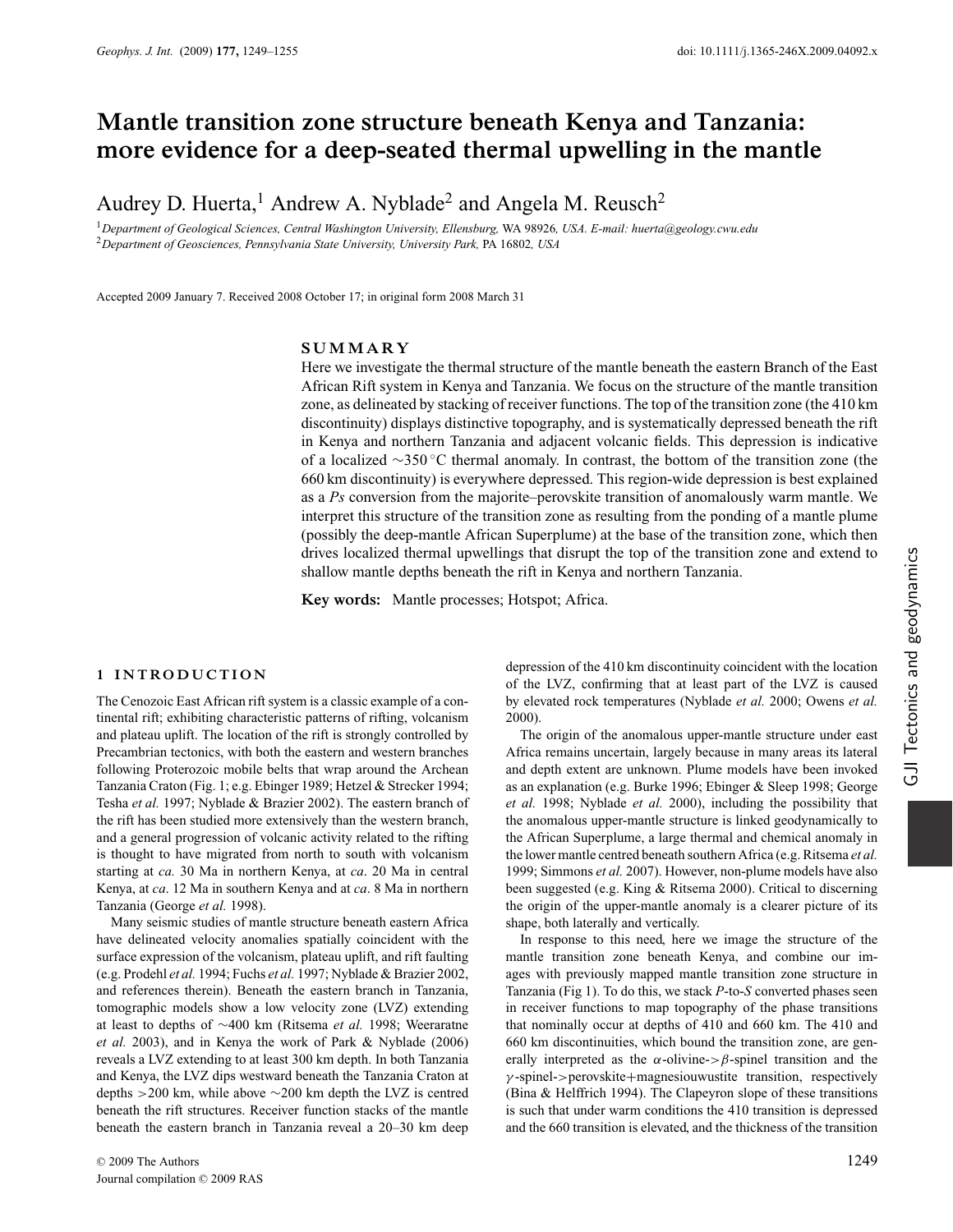

**Figure 1.** (a) Map of study area showing major geologic features of the East African Rift System and Tanzania Craton, distribution of piercing points, and locations of cross-sections A–A' (above), B–B', C–C' and D–D' (Fig. 2) (b) Cross-section A–A' at ∼4.5°S comparing receiver functions based on IASP91 2-D earth model (grey, this work) and receiver functions based on 3-D earth model (black, Owens *et al.* 2000). In this figure all stacks are based on the same criteria as those of Owens *et al.* (2000), i.e. 1-deg. bin radius, and minimum of four stations and 30 events.

zone decreases. Our results yield new constraints on the extent of the thermal anomaly under the eastern branch, providing observations valuable to understanding the thermal and dynamic nature of the mantle beneath the rift.

#### **2 METHODOLOGY**

For this study, we analyse teleseismic receiver functions obtained from seismograms recorded by the 2000–2002 Kenya Broadband Seismic Experiment (Nyblade & Langston 2002), permanent IRIS/GSN stations in Kenya (KMBO, 1995–2006; NAI, 1995) and the 1994–1995 Tanzania Broadband Seismic Experiment (Nyblade *et al.* 1996). Data used for this study came from earthquakes with  $M<sub>b</sub>$  > 5.5 and located at a distance from the stations between 30° and 90◦ for the *Ps* phase and a distance between 90◦ and 120◦ for the *PPs* phase. The data coverage is illustrated in Fig. 1.

For processing the data, we used the same methods and parameters as (Owens *et al.* 2000) so that we could compare directly our results with their results from Tanzania. We calculated receiver functions using frequency domain deconvolution with water stabilization and a Gaussian filter of 0.4 (Langston 1979; Ammon 1991). We then determined theoretical *Ps*–*P* arrival times using the 1-D IASP91 velocity model (Kennett & Engdahl 1991) for each event-station pair. This theoretical arrival time was used to assign a specific traveltime and associated amplitude in 10 km vertical increments. The amplitudes from the appropriate *Ps*–*P* time for each receiver function between 40 and 800 km depth were then binned and summed to create receiver function stacks.

We had to resort to using a 1-D velocity model for this study (IASP91; Kennett & Engdahl 1991) since there is only a *P*-wave model available for Kenya (Park & Nyblade 2006). To examine the influence of using the 1-D velocity model versus a 3-D model on the receiver function stacks, we compared our stacked receiver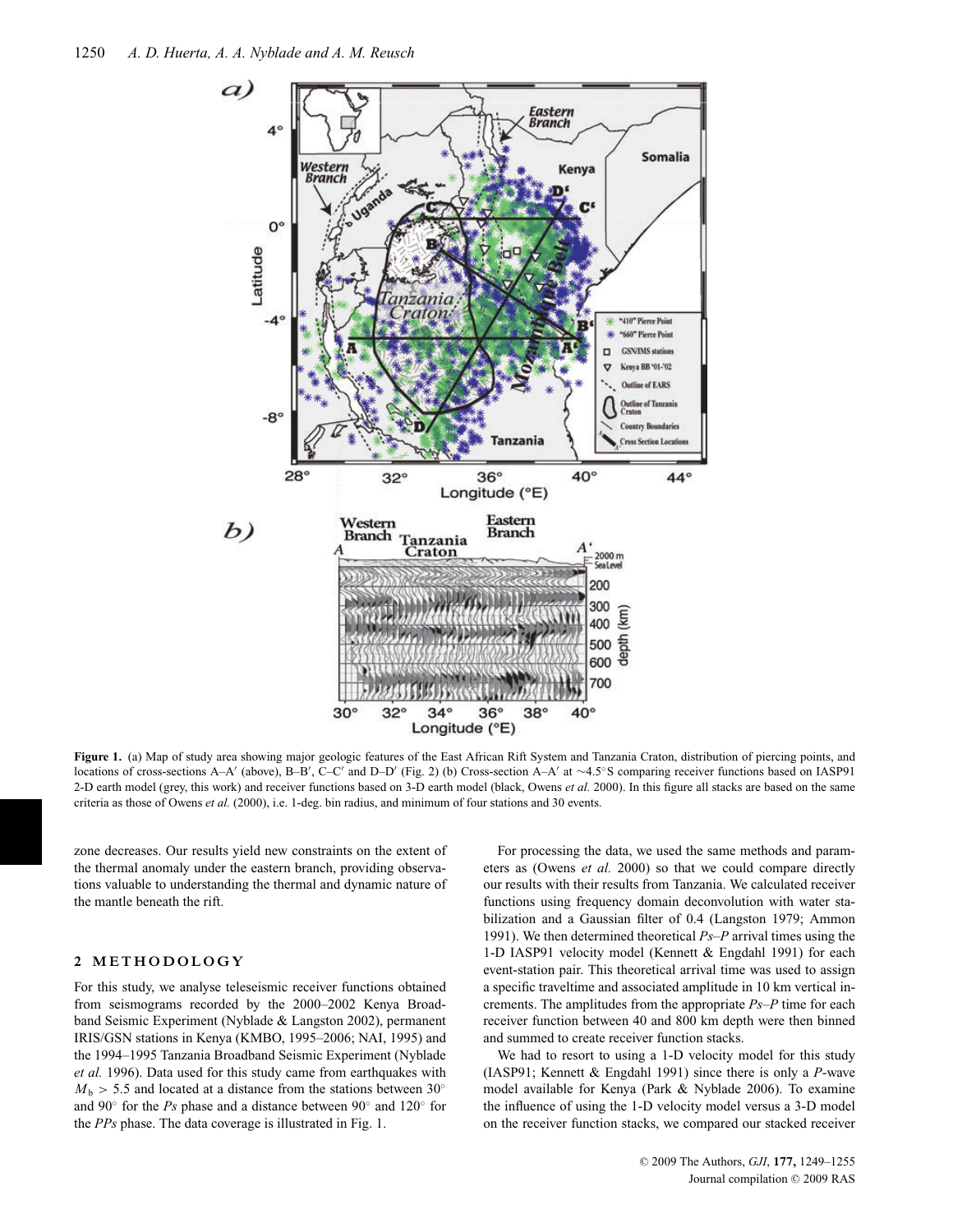functions using a 1-D model with receiver function stacks previously generated by Owens *et al.*(2000) using a 3-D *P*- and *S*-wave velocity model for Tanzania (Ritsema *et al.* 1998) (Fig. 1b). Results of this comparison show minimal differences: the receiver function stacks generated with the 1-D model match the stacks from the 3-D model quite well (Fig. 1b). Both methods yield similar *Ps* conversions from depths of ∼250, ∼410 and ∼660 km, and in particular, results from both methods show a similar 20–30 km deep depression of the 410 discontinuity between ∼32◦ and 37◦E. Thus, we conclude that receiver functions based on the 1-D velocity model adequately capture the salient geometry of the mantle beneath in this region.

To obtain receiver function stacks with the best possible signalto-noise ratios but still maintain the ability to resolve variations in discontinuity topography over horizontal distances of about 100 km, we found that the optimal stacking parameters included a minimum of seven receiver functions per bin from at least three stations, a bin radius of 1.25◦, and a bin increment of 0.25◦.

Owens *et al.* (2000) found that, for their method of stacking receiver functions with a fixed velocity model, the precision of the depth estimate of the discontinuities was on the order of  $\pm 3$  km. However, because of our 10 km vertical binning, uncertainties in crustal thickness (e.g. Prodehl *et al.* 1994; Fuchs *et al.* 1997, and references therein) and upper-mantle velocities (Slack *et al.* 1994; Achauer & Masson 2002; Park & Nyblade 2006) for our study area, we estimate the uncertainties in our discontinuity depths to be  $\pm 10$  km. In addition, the combination of parameters used results in variable vertical smoothing of the signal over  $>10$  km, and thus we focus on the maxima of the arrival peaks rather than the upper limits.

#### **3 RESULTS**

Shown in Fig. 2 are three profiles that illustrate our major findings. In general, we see significant variations in the depth and characteristics of the 410 km discontinuity, while there is less variability in the depth of the 660 km discontinuity throughout the region. Profile B–B , which runs almost parallel to the Kenya–Tanzania border, shows strong and coherent *Ps* conversions from the 410 and 660 km discontinuities (Fig. 2). In the west-most region, beneath the Tanzania Craton, a clear *Ps* arrival can be seen at a depth of ∼410– 420 km. Across the central portion of profile  $B - B'$  (beneath the rift and the volcanic fields east of the rift) this *Ps* arrival shifts deeper to  $\sim$ 430–450 km depth. And, in the southeast portion of profile B–B (beneath the coastal plains) the P410s shallows again to ∼410–420 km depth. This 30–40 km depression of the 410 km discontinuity is similar in character (depth and breadth) to the depression of the 410 km discontinuity seen in Tanzania to the south (Fig. 1b).

Profile C–C , which crosses Kenya west to east at the equator, also shows a clear P410s arrival at a depth of 410–420 km beneath the Tanzania Craton (Fig. 2). And, similar to profile B–B , the P410s arrival is depressed by 30–40 km to the east of the Kenya rift beneath the area of off-axis volcanism (Mt Kenya). However, in this profile, the P410s arrival is not clearly seen beneath the rift. Profile D–D crosses east Africa from southwest to northeast, extending from the western branch in the south, across the Tanzania Craton, and into the eastern branch (Fig. 2). As in other profiles, a clear *Ps* arrival can be seen beneath the craton at a depth of ∼410 km. The P410s arrival is depressed by about ∼20 km beneath the western branch and by 30–40 km beneath the eastern branch, relative to the P410s arrival beneath the Tanzania Craton.



Figure 2. Receiver function cross-sections displaying structure of mantle transition zone and surface geology. Stacking parameters: a minimum of seven receiver functions per bin from at least three stations, a bin radius of 1.25◦, and a bin increment of 0.25◦.

In all cross-sections, the 660 km discontinuity displays minimal topography across the entire region (Fig. 2). This is in marked contrast to the 30–40 km of relief observed on the 410 km discontinuity. The P660s arrival is characterized by a broad arrival that is everywhere depressed, with a maximum amplitude at a depth between 680 and 700 km. What little topography that is seen falls within the  $\pm 10$  km uncertainty of our results. A similar observation was made for the P660s arrival in Tanzania by Owens *et al.* (2000), but they did not provide an interpretation for why the 660 km discontinuity could be flat across the region and deeper than expected.

Fig. 3 displays the depth of the P410s and P660s discontinuities throughout the region. Consistent with the profiles in Fig. 2, there is a strong correlation between the depth to the P410s and surface geology. Beneath the Tanzania Craton, the P410s arrival is consistently seen at depths of 410–420 km. In contrast, the P410s arrival from beneath the rift and the off-axis volcanic fields to the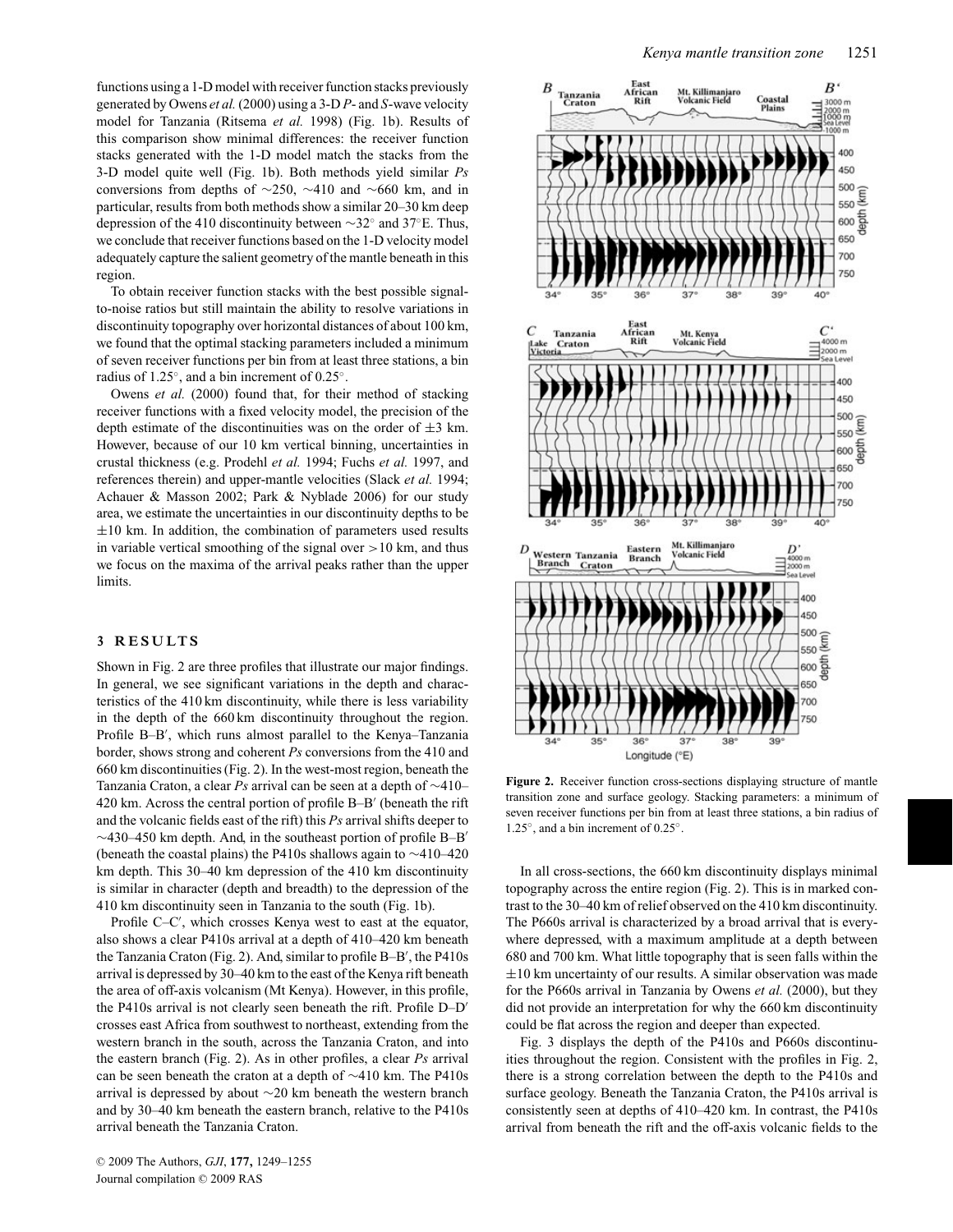

**Figure 3.** Lateral and vertical extent of anomalous mantle. Map views showing depth of the P410s and P660s arrivals in relation to geologic features in East Africa. Grey squares denote regions without resolvable P410s or P660s arrivals. Hatchered region denotes surficial extent of Tanzania Craton, dashed lines outline major Cenozoic rift faults, major volcanoes as indicated.

east is depressed, seen at depths of 430–450 km. Areas lacking clear P410s arrivals, for example under some parts of the Kenya rift, are found where the P410s abruptly transitions from shallower to deeper depths. This pattern is consistent with previous studies showing that topography on discontinuities can lead to scattering and interference patterns that can greatly modify the amplitude of the *Ps* conversion, and in fact, can result in receiver function stacks that show no clear *Ps* conversion (Vanderlee *et al.* 1994). Again, consistent with the profiles of Fig. 2, the P660s arrival is everywhere depressed, occurring at depths of ∼680 km beneath most of the region and occurring at even greater depths beneath the portions of the eastern branch and the adjacent volcanic fields.

#### **4 DISCUSSION**

In summary, we find that the depth of the 410 km discontinuity is systematically depressed by 30–40 km within the study region. It is at a depth of 410–420 km beneath the Tanzania Craton and at a depth of 430–450 km beneath the eastern branch of the rift system and the adjacent off-axis volcanism. By contrast, the depth of the 660 km discontinuity does not vary significantly, but it is everywhere deeper than normal. The amplitude of the P660s arrival commonly peaks at depths of ∼680 km, with infrequent peaks at greater depths. This documentation of a pervasive presence of a depressed 660 km discontinuity beneath a region with a locally depressed 410 km discontinuity that correlates with the rifting and volcanism in the eastern branch is a new observation, and one that potentially places important constraints on the nature of perturbed mantle structure beneath east Africa.

We attribute the locally depressed 410 km discontinuity to warmer-than-average temperatures at the top of the transition zone beneath the rift and the off-axis volcanism, consistent with the interpretation of Owens *et al.* (2000). Using a Clapeyron slope of 2.9 MPa K<sup>-1</sup> (Bina & Helffrich 1994) for the  $\alpha$ -olivine to  $\beta$ -spinel transition, the 30–40 km depression of the 410 km corresponds to a ∼350 ◦C increase in temperature. This increase in temperature is consistent with the velocity model of Ritsema *et al.* (1998), which shows a 2–3 per cent reduction in *S*-wave velocities beneath the eastern branch coincident with the location of the depressed 410 km discontinuity in Tanzania. This distinct 200–300 km wide thermal anomaly at the top of the transition zone must be accounted for by any plausible geodynamic explanations for the origin of Cenozoic extensional tectonism in East Africa.

The flat and pervasively depressed 660 km discontinuity is far broader than the Fresnel zone diameter of ∼200 km (Sheriff 1980), and is more difficult to explain. We offer three possible interpretations. First, there may be a systematic error in our stacking of the receiver functions that leads to a depressed P660s arrival everywhere. This could possibly be the result of lower-than-average wave speeds within or above the transition zone that are not properly accounted for in the stacking procedure. For example, a uniform >7 per cent reduction of the modelled velocity across the entire transition zone would depress the calculated depth of the P660s from 660 to 680 km. However, observed velocities variations in the region are not continuous, with maximum localized anomalies of ±3 per cent (Ritsema *et al.* 1998). Additionally, we note that our depressed P660s matches the location of the P660s calculated with the 3-D velocity model of Owens *et al.* (2000). We also note that there is no correlative systematic shift of the P410s arrivals, and that the 410 km discontinuity beneath the Tanzania Craton is at a normal depth. Thus, we do not think that there are significant errors in our traveltime to depth calculations, and that the flat and depressed 660 km discontinuity is not an artefact of the 1-D velocity models used in the stacking.

A second possibility is that there is colder-than-normal mantle at the base of the transition zone, with warmer-than-normal mantle at the top of the transition zone. This interpretation follows from the assumption that the observed P410s and the P660s arrivals are the result of olivine-spinel phase transformations as summarized in the introduction (Bina & Helffrich 1994). We do not favour this interpretation because no plausible mechanisms can explain an inverted thermal anomaly in the transition zone beneath eastern Africa. For example, a common way to create cool temperatures within the lower transition zone is through the emplacement of cold subducted lithosphere, but there has not been any subduction beneath east Africa for *ca*. 500 Ma. Likewise, we discount the foundering of a cold cratonic keel as a viable mechanism for cooling the lower transition zone since seismic images of the lithosphere under the Tanzania Craton indicate that the keel is more or less intact (Ritsema *et al.* 1999; Weeraratne *et al.* 2003). Thus, we argue that the cool lower-mantle scenario is highly implausible in light of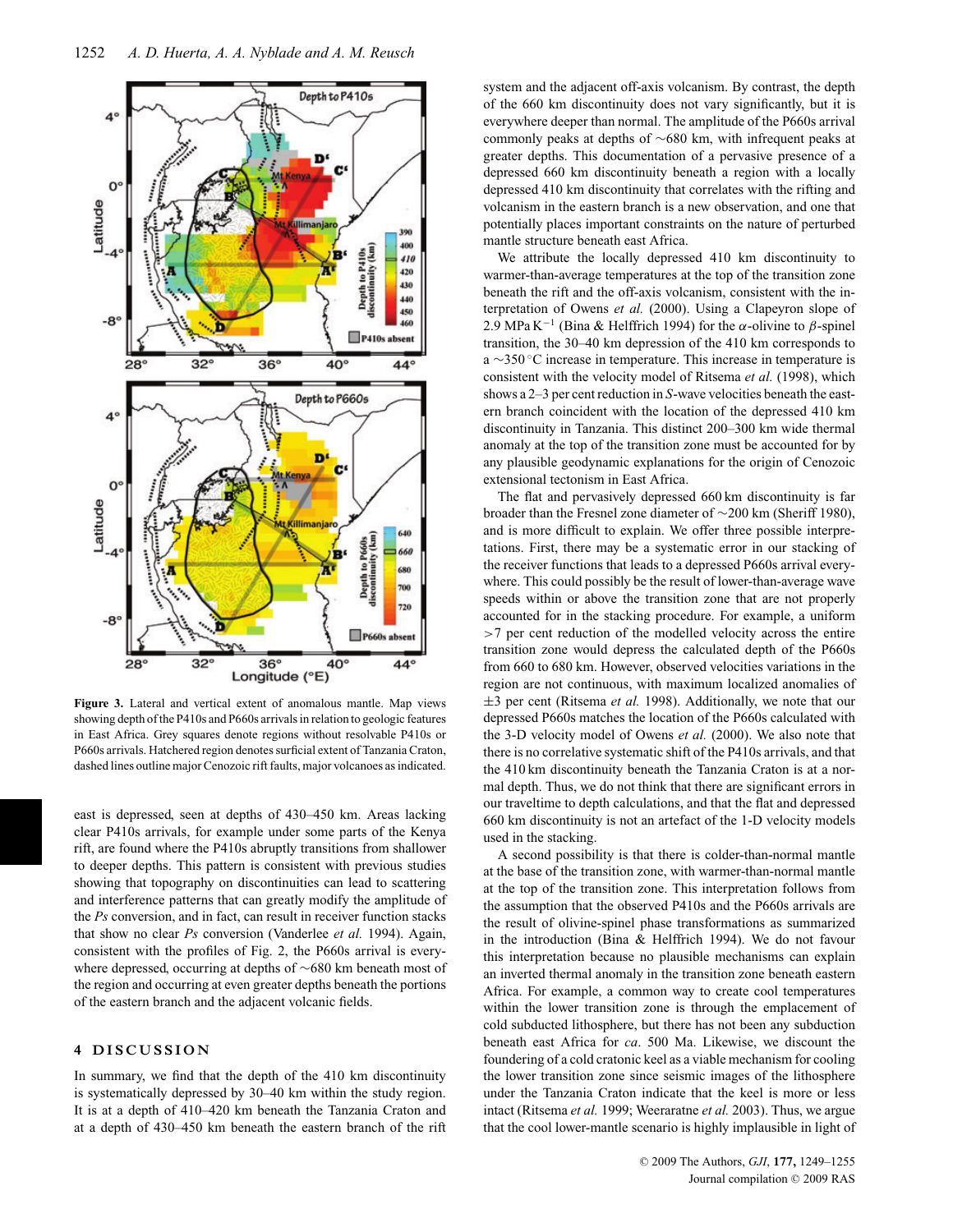

**Figure 4.** Observations and interpretations of double *Ps* arrivals near depths of 660 km. (a) Map view showing regions where double arrivals are observed in the high-frequency stacks (blue polygons) overlain on 660-depth map. (b) Cross-section A–A displaying the double *Ps* arrivals observed in the high frequency stacks (black; Gaussian = 1.5) overlain on the low-frequency stacks (grey; Gaussian = 0.4). Stacking parameters: a minimum of seven receiver functions per bin from at least three stations, a bin radius of 1.25◦, and a bin increment of 0.25◦. (c) Phase diagram showing P–T conditions for the majorite –> perovskite and post- spinel transitions. Red squares display estimated temperatures at the depths of the observed double arrivals in cross-section A–A' (after Hirose 2002).

the known tectonic history of the region and the seismic structure of the upper mantle.

A third possible interpretation for the depressed 660 km discontinuity under east Africa is that the P660s arrival is a *Ps* conversion from the majorite (garnet)– $>$  perovskite + magnesiou wustite transition and not the  $\gamma$ -spinel (olivine) –> perovskite + magnesiouwustite transition. Recent mineral physics studies indicate that there can be multiple phase transitions in a pyrolitic mantle at depths of ∼660 km, complicating the interpretation of seismic wave conversions from that depth (Vacher *et al.* 1998; Simmons & Gurrola 2000; Hirose 2002; Deuss *et al.* 2006; Deuss 2007). In particular, the depth of the majorite–perovskite transition can occur at depths of ∼660 km (Hirose 2002). The majorite–perovskite transition has a positive Clapeyron slope, and thus the transition deepens with increasing temperature. Indeed, recent investigations of 'hotspot' receiver functions indicate that in areas of elevated temperature the majorite–perovskite transition may be the dominant discontinuity, resulting in deeper than average P660s signals (Deuss 2007).

In some instances, both discontinuities have been imaged, resulting in double *Ps* arrivals at the base of the transition zone (Simmons & Gurrola 2000; Deuss *et al.* 2006; Deuss 2007). While low-frequency receiver functions (Gaussian filter of 0.4) presented here do not reveal double *Ps* arrivals, we inspected high-frequency receiver functions (Gaussian filter of 1.5) across the study area. Even at the higher frequency, most of the receiver functions throughout the region display only the single deep and broad *Ps* arrival. However, we observe the occasional occurrence of double arrivals. These double arrivals are clustered in distinct subregions beneath the Tanzania Craton and the off-axis volcanic fields (Fig. 4a). For example, Fig. 4(b) displays a typical occurrence of the double arrival (between latitudes of 30◦E and 31.5◦E) with a distinct upper arrival at depths of ∼630 km and a relatively broad lower arrival with maximum amplitude at a depth of ∼680 km. If, indeed, the upper arrival is a conversion off of the post-spinel transition, and the lower arrival is a conversion off of the majorite  $\rightarrow$  perovskite transition, then these depths could be used to estimate the thermal condition of the mantle in these regions. In the regions displaying the double arrivals with typical depths of ∼630 km and ∼680 km,

<sup>C</sup> 2009 The Authors, *GJI*, **177,** 1249–1255 Journal compilation  $©$  2009 RAS

both the post-spinel and the majorite-out transitions suggest thermal anomalies ∼300 ◦C (Hirose 2002). However, note that even though these two temperature estimates are self-consistent, estimates of temperature anomalies based on the majorite > perovskite transition depth are uncertain since this transition is highly sensitive to mantle chemistry (Hirose 2002).

While we acknowledge that there is still much uncertainty in how to interpret *Ps* arrivals from the base of the mantle transition zone, we argue that an interpretation attributing the depressed 660 km discontinuity observed throughout Kenya and Tanzania to *Ps* conversions from the majorite-out transition at elevated temperatures is a reasonable interpretation. This interpretation invokes the presence of a thermal anomaly at the base of the transition zone that is much broader than the thermal anomaly at the top of the transition zone, extending across all of east Africa (∼1000 to 1500 km wide).

How might such a broad thermal anomaly form within the base of the mantle transition zone? A broad thermal anomaly could not be generated by the commonly invoked plume structure of a bulbous head fed by a narrow tail (100–200 km wide) (Griffiths & Campbell 1990), which many authors call upon to explain the Cenozoic tectonism in east Africa (e.g. Burke 1996; Ebinger & Sleep 1998; George *et al.* 1998; Nyblade *et al.* 2000). However, recent geodynamic studies of mantle processes that incorporate more detailed physics, chemistry and boundary conditions into their models are producing plumes that do not develop the classic head and tail structures (e.g. Lin & van Keken 2006; Campbell 2007; Farnetani & Hofmann 2007). Rather, these models predict a variety of plume shapes and sizes with complex dynamics that often pond at the base of the mantle transition zone (Farnetani & Hofmann 2007). The modelled plumes arise from anomalies at the core–mantle boundary and can develop irregular shapes extending high into the mantle, creating broad thermal anomalies leading to smaller convective instabilities within the lower part of the transition zone that upwell towards the surface.

The ponding of such plume material at the base of the mantle transition zone may explain the regionally depressed 660 km discontinuity observed beneath east Africa, provided that the depressed 660 km discontinuity results from the majorite to perovskite transition. And a smaller, secondary thermal upwelling originating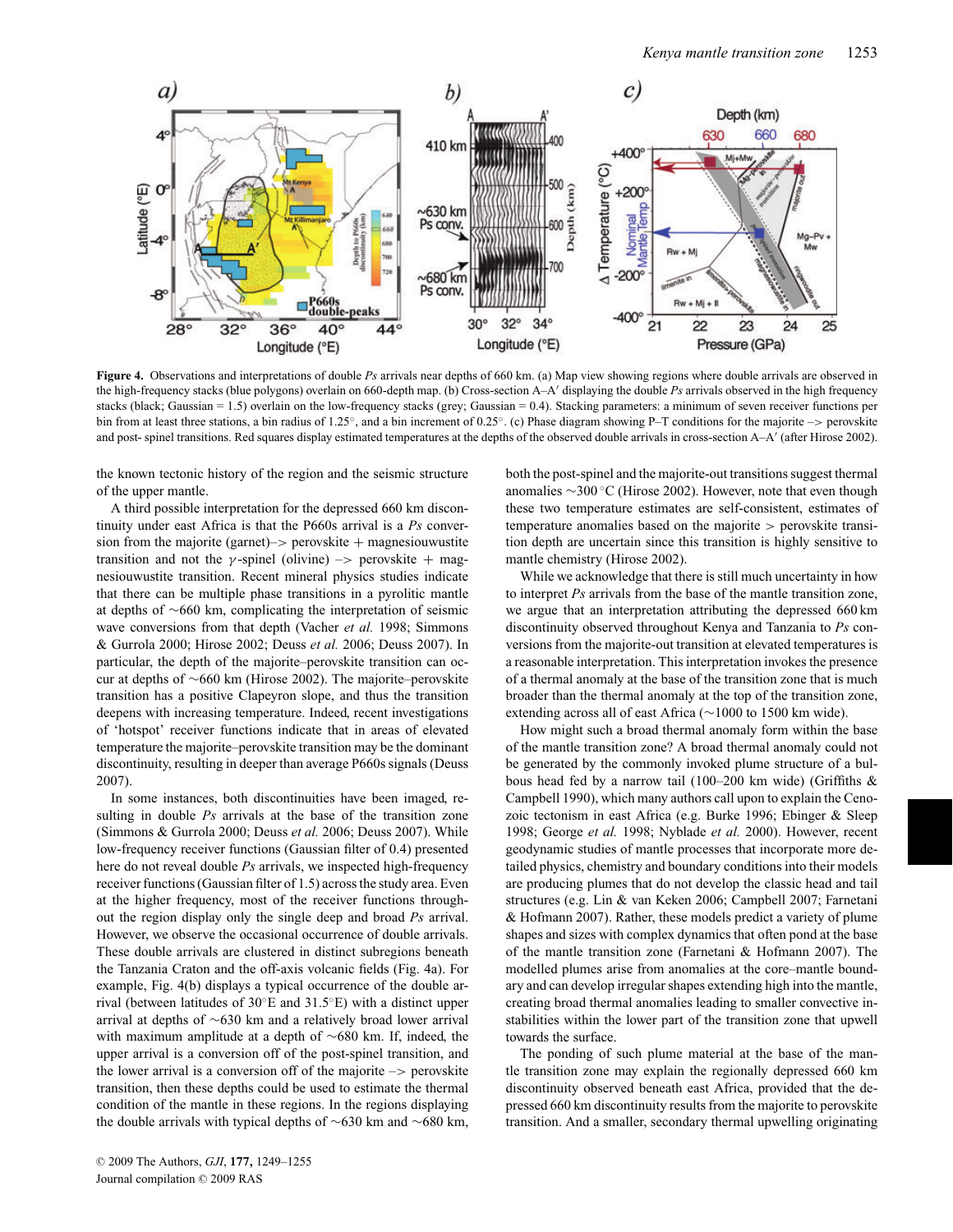

**Figure 5.** Schematic cross-section at ∼4.5◦S showing receiver function stacks of mantle transition zone and cartoon of the associated thermal upwelling. The region-wide *Ps* conversion at ∼680 km arises from the majorite-out discontinuity of mantle heated by ponding of the plume at the base of the transition zone. The localized *Ps* conversion at ∼430 km results from the  $\alpha$ -olivine to  $\beta$ -spinel discontinuity of thermally upwelling mantle. Question marks beneath eastern and western rifts indicate that structures illustrated are poorly determined. Updated from Nyblade *et al.* (2000).

from the base of the transition zone could account for the narrower thermal anomaly at the top of the transition zone creating the 30–40 km deep depression of the 410 km discontinuity.

We have illustrated this interpretation schematically in Fig. 5 by altering the mantle plume model from Nyblade *et al.* (2000), which showed a plume head rising beneath the eastern side of the Tanzania Craton, and warm plume head material flowing up the sides of the thick cratonic lithosphere perturbing lithospheric structure under the eastern and western branches of the rift system. In Fig. 5, we essentially keep the structure above 250 km depth the same as in the Nyblade *et al*. cartoon, but at deeper depths we show (1) a broad thermal anomaly at the base of the transition zone and (2) a narrower thermal upwelling rising through the transition zone and impinging on the base of the cratonic lithosphere. The thermal upwelling crosses the 410 km discontinuity in the region where this discontinuity is depressed.

There has been considerable discussion recently about the possible connectivity between the lower-mantle African Superplume and the anomalous upper-mantle structure under east Africa (Ritsema *et al.* 1999; Benoit *et al.* 2006; Montelli *et al.* 2006; Park & Nyblade 2006; Pik *et al.* 2006; Simmons *et al.* 2007). Our favoured interpretation (Fig. 5) is consistent with a through-going mantle anomaly, but one that does not require a flux of mantle rock across the 660 km discontinuity. The depressed 660 km discontinuity that we image could simply result from the diffusion of heat from the lower to the upper mantle within the African Superplume. Additionally, there has also been considerable discussion about multiple plumes in the upper mantle beneath east Africa(e.g. George *et al.* 1998; Furman *et al.* 2006; Pik *et al.* 2006). Our interpretation of a broad thermal anomaly at the base of the mantle transition zone could be fertile grounds for spawning more than one thermal upwelling, and could explain various geochemical and/or geophysical anomalies indicating multiple plumes.

#### **5 SUMMARY**

Stacks of receiver functions throughout Kenya and Tanzania reveal that the top of the transition zone (the 410 km discontinuity) is locally depressed beneath the Eastern Branch of the East African Rift system and off-axis volcanism, indicating a mantle thermally perturbed by ∼350 ◦C. The bottom of the transition zone (the 660 km discontinuity) is uniformly depressed throughout the ∼600 000 km2 area. This region-wide depression can be interpreted as a *Ps* conversion from majorite-to-perovskite transition, indicating pervasively warm mantle. We interpret the structure of the transition zone as the result of ponding of a thermal-chemical plume at the base of the transition zone driving a localized thermal upwelling that rises around the margins of the Tanzania Craton.

#### **ACKNOWLEDGMENTS**

We are grateful for software made available by Chuck Ammon and Tom Owens, and helpful discussions with Jordi Julia and Garrett Ito. We would also like to thank two anonymous reviewers for their helpful comments. This research was funded by National Science Foundation grants #0003424 and #0530062.

#### **REFERENCES**

- Achauer, U. & Masson, F., 2002. Seismic tomography of continental rifts revisited: from relative to absolute heterogeneities, *Tectonophysics,* **358**(1– 4), 17–37.
- Ammon, C.J., 1991. The isolation of receiver effects from teleseismic Pwave-forms, *Bull. seism. Soc. Am.,* **81**(6), 2504–2510.
- Benoit, M.H., Nyblade, A.A. & VanDecar, J.C., 2006. Upper mantle P-wave speed variations beneath Ethiopia and the origin of the Afar hotspot, *Geology,* **34**(5), 329–332.
- Bina, C.R. & Helffrich, G., 1994. Phase-transition Clapeyron slopes and transition zone seismic discontinuity topography, *J. Geophys. Res.-Solid Earth,* **99**(B8), 15 853–15 860.
- Burke, K., 1996. The African Plate, *S. Afric. J. Geol.,* **99**(4), 341–409.
- Campbell, I.H., 2007. Testing the plume theory, *Chem. Geol.,* **241**(3-4), 153–176, Sp. Iss. SI.
- Deuss, A., 2007. Seismic observations of transition zone discontinuities beneath hotspot locations, in *Plates, Plumes, and Planetary Processes,* Vol. Special Paper 430, pp. 121–136, eds Foulger, G. & Jurdy, D., Geological Society of America.
- Deuss, A., Redfern, S.A.T., Chambers, K. & Woodhouse, J.H., 2006. The nature of the 660-kilometer discontinuity in Earth's mantle from global seismic observations of PP precursors, *Science,* **311**(5758), 198–201.
- Ebinger, C.J., 1989. Geometric and kinematic development of border faults and accommodation zones, Kivu-Rusizi Rift, Africa, *Tectonics,* **8**(1), 117– 133.